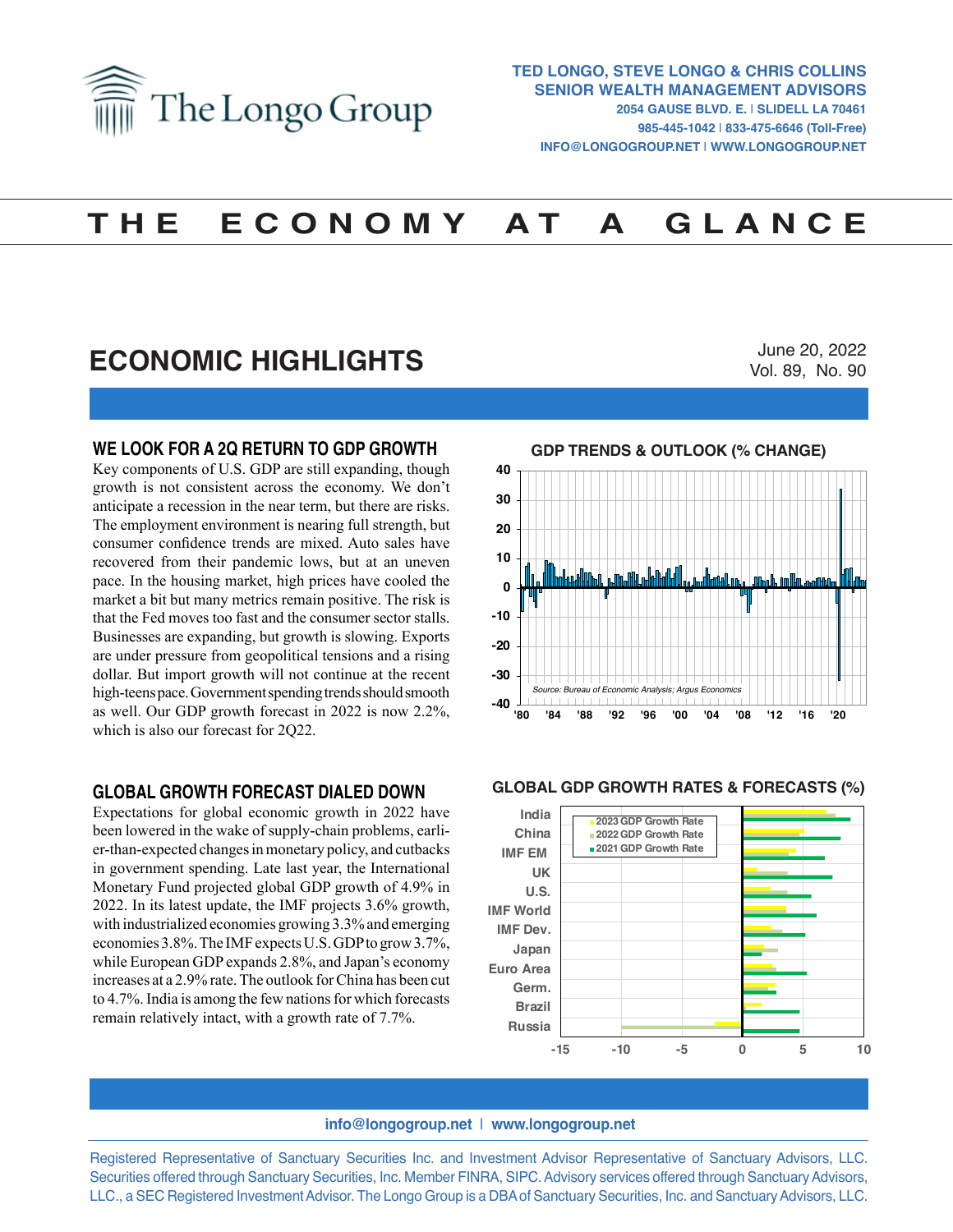### **NO INFLATION RELIEF**

The May Consumer Price Index report again showed broadbased inflation pressures in the U.S. The Bureau of Labor Statistics reported an 8.6% year-over-year increase in overall inflation last month, up from 8.3% in April — driven by 35% higher energy prices, 16% higher used-car prices, 9% higher commodity prices, and 10% higher food prices. The only category below recent historical trends was medical care commodities and services, where prices rose at a 3.2% rate. Rates of change picked up in a number of categories, such as food at home, gasoline, fuel oil, electricity, and apparel. That is very broad-based, even as the core all-items less food and energy index rose at a stable 0.6% rate from the prior month and 6.0% from the prior year. The Federal Reserve has significant work ahead as it tries to bring core inflation down to its target of 2.0%.

### **INFLATION FACTORS (% CHANGE Y/Y) INFLATION FACTORS (% Change Y/Y)**



#### **FED HIKES 75 BASIS POINTS**

The Federal Reserve wrapped up its latest Open Market Committee meeting and, as expected in the wake of the alarming May CPI report, raised the fed funds rate by 75 basis points to 1.50%-1.75%. This is the third increase since the central bank lowered the rate to the rock-bottom level of 0.00%- 0.25% early in the pandemic, and the first 75-basis-point hike by the Fed since 1994. Eight of the nine voting governors voted in favor of the hike, as inflation remains elevated. Indeed, the Fed now expects PCE inflation to rise at a 5.2% rate in 2022, up from its 4.3% projection a month ago. Of note, Fed Chairman Jerome Powell stated only last month that a 75-basis-point rate hike was not yet on the table. So we are now in a period in which it seems the bond market is the "wagger" and the central bank is the "tail." But it is also worth pointing out that Chairman Powell has consistently said that the Fed would be "data dependent" -- and that the May CPI report was an important data point. As such, the Fed is accelerating the pace of rate hikes. While the U.S. economy is in fairly good shape and likely can continue to grow for another quarter or two, the odds of a recession in 2023 are rapidly increasing.

**FEDERAL FUNDS TARGET RATE & FORECASTS (%) FEDERAL FUNDS TARGET RATE & FORECASTS** 

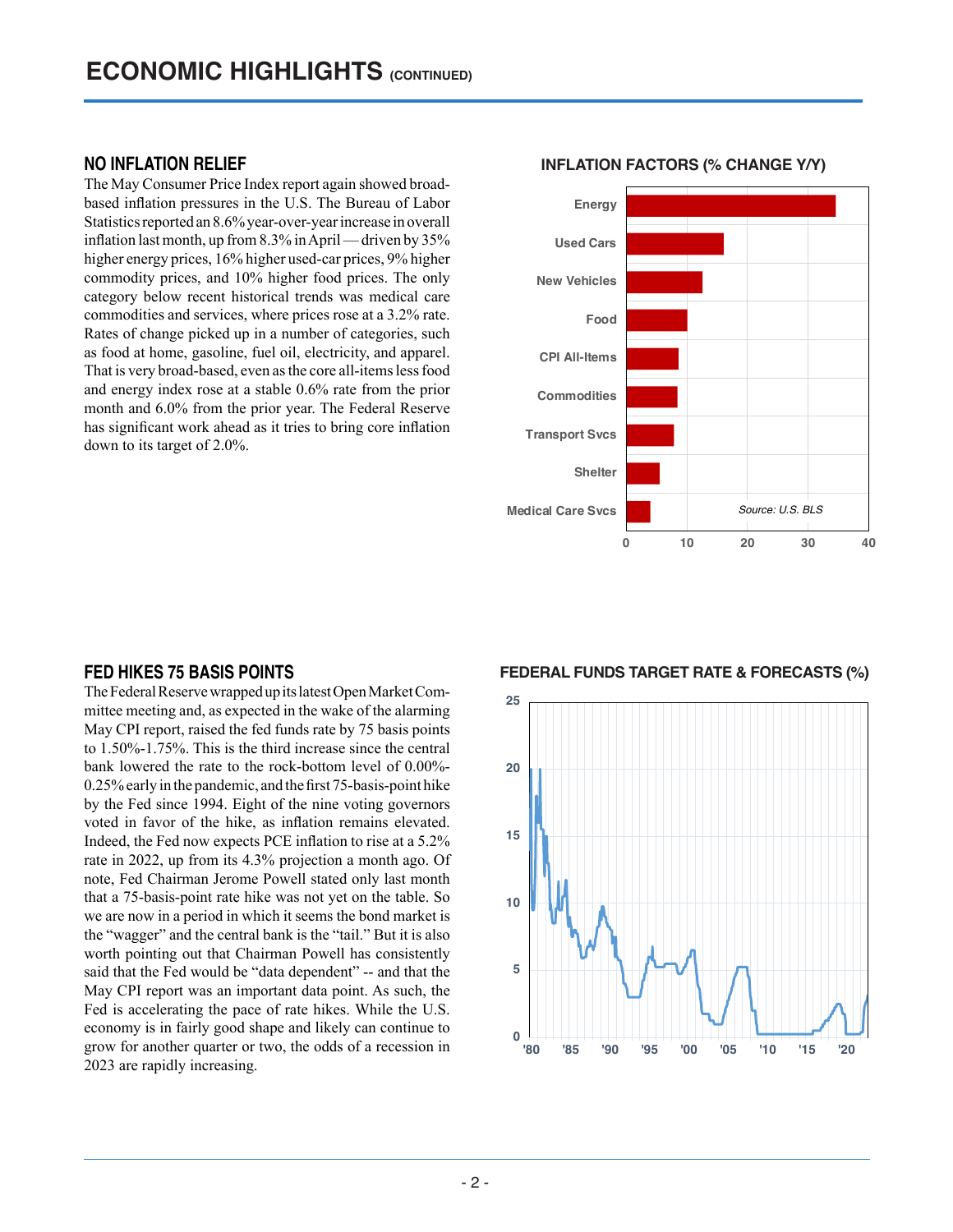## **ARGUS' FAVORED CLASSES, SEGMENTS**

Our stock-bond barometer slightly favors bonds over stocks for long-term portfolios. In other words, these asset classes should be near their target weights in diversified portfolios, with a modest tilt toward fixed income. We are balanced on large- and small-caps. We favor large-caps for growth exposure and financial strength, while small-caps are selling at historical discounts relative to large-caps and offer value. Our recommended exposure to small- and mid-caps is 15%-17% of equity allocation, in line with the benchmark weighting. U.S. stocks have outperformed global stocks over the trailing one- and five-year periods. We expect this long-term trend to continue given volatile and difficult-to-predict global economic, political, geopolitical, and currency conditions. That said, international stocks offer favorable near-term valuations, and we recommend 5%-10% of equity exposure to the group. Value stocks have taken an early lead in 2022 due to the negative impact of rising interest rates on Growth stock valuations. Over the long term, we anticipate that growth, led by Tech and Healthcare, will continue to top returns from value, led by Energy and Materials, given favorable secular and demographic trends.

## **ARGUS ADJUSTS SECTOR RATINGS**

We recently adjusted our recommended sector allocations. The following reflects our guidance for the calendar third quarter of 2022. We have lowered Consumer Discretionary to Under-Weight from Market-Weight. The sector has been hit by scaled-back expectations from retailers, as consumers respond to inflation by limiting discretionary purchases. Automobile availability remains an issue; and consumer & leisure services such as lodging and restaurants are lagging as COVID flares worldwide. With growth slowing, component stock valuations have pushed above their long-term average, making the sector less attractive even after the deep selloff. Our rebalancing process takes place four times a year. Our current Over-Weight sectors are Basic Materials, Energy, Financial Services, Healthcare, and Industrials. Our current Market-Weight sectors are Technology, Real Estate and Utilities. Our Under-Weight sectors are Consumer Discretionary, Communication Services, and Consumer Staples. Argus recommends that advisors and investors leverage this consistent and comprehensive process to tweak weightings within diversified equity portfolios.



# **MARKET SEGMENT RETURNS 2022**